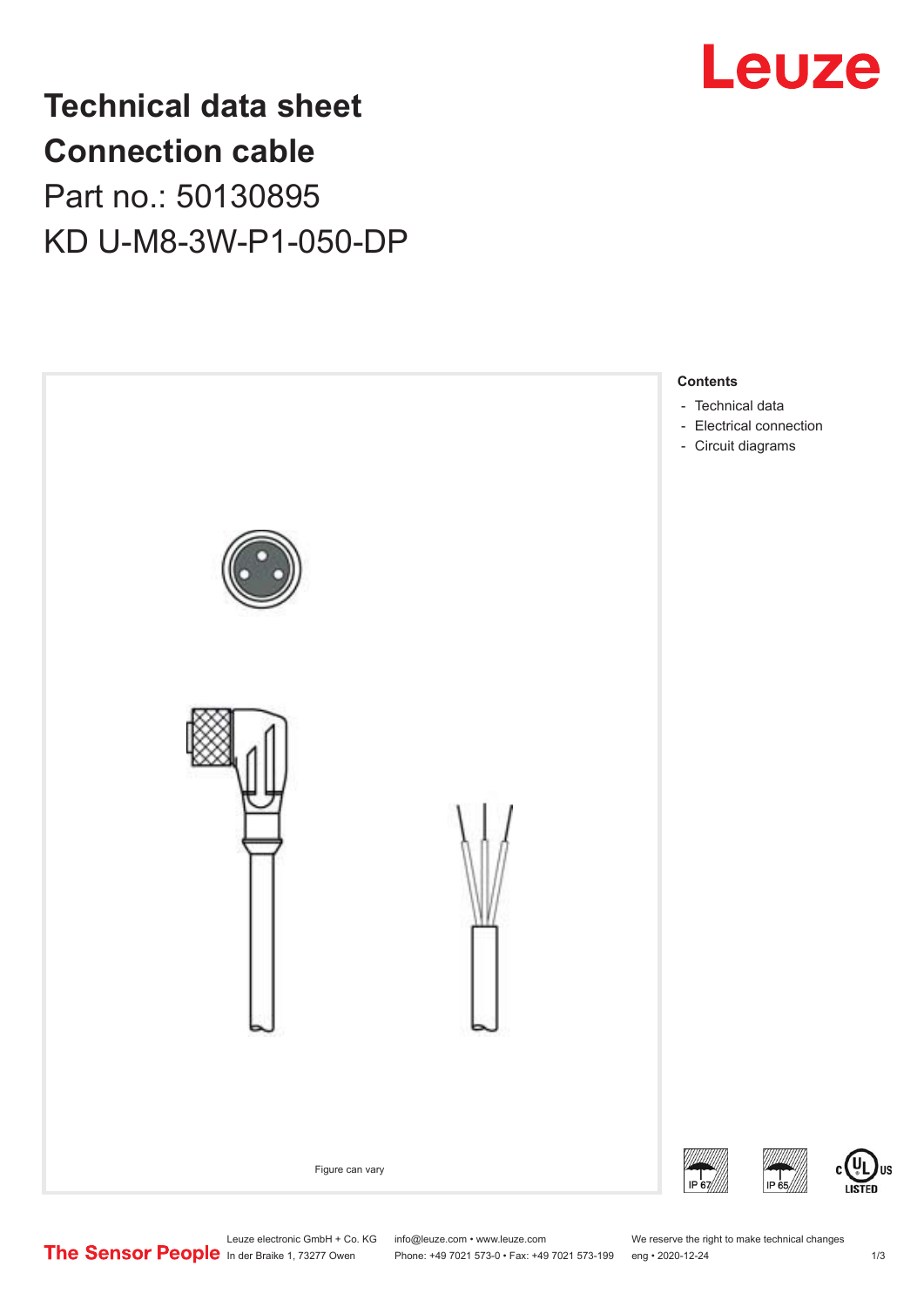### <span id="page-1-0"></span>**Technical data**

#### **Electrical data**

**Performance data Operating voltage** 24 V DC ±25%

#### **Connection**

| <b>Connection 1</b>               |                                                                                                                                                                                                                                |
|-----------------------------------|--------------------------------------------------------------------------------------------------------------------------------------------------------------------------------------------------------------------------------|
| <b>Type of connection</b>         | Connector                                                                                                                                                                                                                      |
| <b>Thread size</b>                | M <sub>8</sub>                                                                                                                                                                                                                 |
| <b>Type</b>                       | Female                                                                                                                                                                                                                         |
| Handle body material              | <b>PUR</b>                                                                                                                                                                                                                     |
| No. of pins                       | $3 - pin$                                                                                                                                                                                                                      |
| Version                           | Angled                                                                                                                                                                                                                         |
| <b>Connector, LED</b>             | Yes                                                                                                                                                                                                                            |
| Lock                              | Screw fitting, nickel-plated diecast zinc,<br>recommended torque 0.6 Nm, self-<br>locking                                                                                                                                      |
| <b>Connection 2</b>               |                                                                                                                                                                                                                                |
| <b>Type of connection</b>         | Open end                                                                                                                                                                                                                       |
|                                   |                                                                                                                                                                                                                                |
| <b>Cable properties</b>           |                                                                                                                                                                                                                                |
| <b>Number of conductors</b>       | 3 Piece(s)                                                                                                                                                                                                                     |
| Wire cross section                | $0.25$ mm <sup>2</sup>                                                                                                                                                                                                         |
| <b>AWG</b>                        | 24                                                                                                                                                                                                                             |
| Sheathing color                   | <b>Black</b>                                                                                                                                                                                                                   |
| <b>Shielded</b>                   | <b>No</b>                                                                                                                                                                                                                      |
| Silicone-free                     | Yes                                                                                                                                                                                                                            |
| Cable design                      | Connection cable (open on one end)                                                                                                                                                                                             |
| Cable diameter (external)         | $4.3 \text{ mm}$                                                                                                                                                                                                               |
| Cable length                      | 5.000 mm                                                                                                                                                                                                                       |
| <b>Sheathing material</b>         | <b>PUR</b>                                                                                                                                                                                                                     |
| <b>Wire insulation</b>            | <b>PUR</b>                                                                                                                                                                                                                     |
| <b>Traverse rate</b>              | Max. 3.3 m/s with horiz. traverse path of<br>5m and and max, acceleration of 5m/s <sup>2</sup>                                                                                                                                 |
| Suitability for drag chains       | Yes                                                                                                                                                                                                                            |
| Properties of the outer sheathing | Free of CFC, cadmium, silicone, halogen<br>and lead, matt, low-adhesion, abrasion-<br>resistant, easily machine-processable                                                                                                    |
| Resistance of the outer sheathing | Hydrolysis and microbe resistant, good<br>oil, gasoline and chemical resistance in<br>accordance with VDE 0472 part 803 test<br>B. flame retardant in accordance with UL<br>1581 VW1 / CSA FT1 / IEC 60332-1,<br>IEC 60332-2-2 |
| <b>Torsion suitability</b>        | $\pm 180^\circ$ / m (max. 2 mio. cycles with 35<br>cycles / min)                                                                                                                                                               |

### **Mechanical data**

| <b>Width across flats</b>                                       | 9 <sub>mm</sub>          |
|-----------------------------------------------------------------|--------------------------|
| <b>Bending cycles</b>                                           | 5,000,000 Piece(s)       |
| Bending radius, flexible laying, min.                           | Min. 10 x cable diameter |
| Bending radius, stationary laying, min. Min. 5 x cable diameter |                          |
| <b>Operation and display</b>                                    |                          |
|                                                                 |                          |
| <b>Number of LEDs</b>                                           | 1 Piece(s)               |
| <b>Environmental data</b>                                       |                          |
|                                                                 |                          |
| Ambient temperature, operation,<br>flexible use                 | $-2580 °C$               |
| Ambient temperature, operation,<br>stationary use               | $-40.80^{\circ}$ C       |
|                                                                 |                          |
| <b>Certifications</b>                                           |                          |
| Degree of protection                                            | IP 65                    |
|                                                                 | IP 67                    |
| <b>Certifications</b>                                           | c UL US                  |
|                                                                 |                          |
| <b>Classification</b>                                           |                          |
| <b>Customs tariff number</b>                                    | 85444290                 |
| eCl@ss 5.1.4                                                    | 27279201                 |
| eCl@ss 8.0                                                      | 27279218                 |
| eCl@ss 9.0                                                      | 27060311                 |
| eCl@ss 10.0                                                     | 27060311                 |
| eCl@ss 11.0                                                     | 27060311                 |
| <b>ETIM 5.0</b>                                                 | EC001855                 |
|                                                                 |                          |
| <b>ETIM 6.0</b>                                                 | EC001855                 |
| <b>ETIM 7.0</b>                                                 | EC001855                 |

**Leuze** 

### **Electrical connection Connection 1**

| Type of connection    | Connector                                                                             |
|-----------------------|---------------------------------------------------------------------------------------|
| <b>Thread size</b>    | M <sub>8</sub>                                                                        |
| <b>Type</b>           | Female                                                                                |
| Handle body material  | <b>PUR</b>                                                                            |
| No. of pins           | $3 - pin$                                                                             |
| <b>Version</b>        | Angled                                                                                |
| <b>Connector, LED</b> | <b>Yes</b>                                                                            |
| Lock                  | Screw fitting, nickel-plated diecast zinc, recommended<br>torque 0.6 Nm, self-locking |

۰